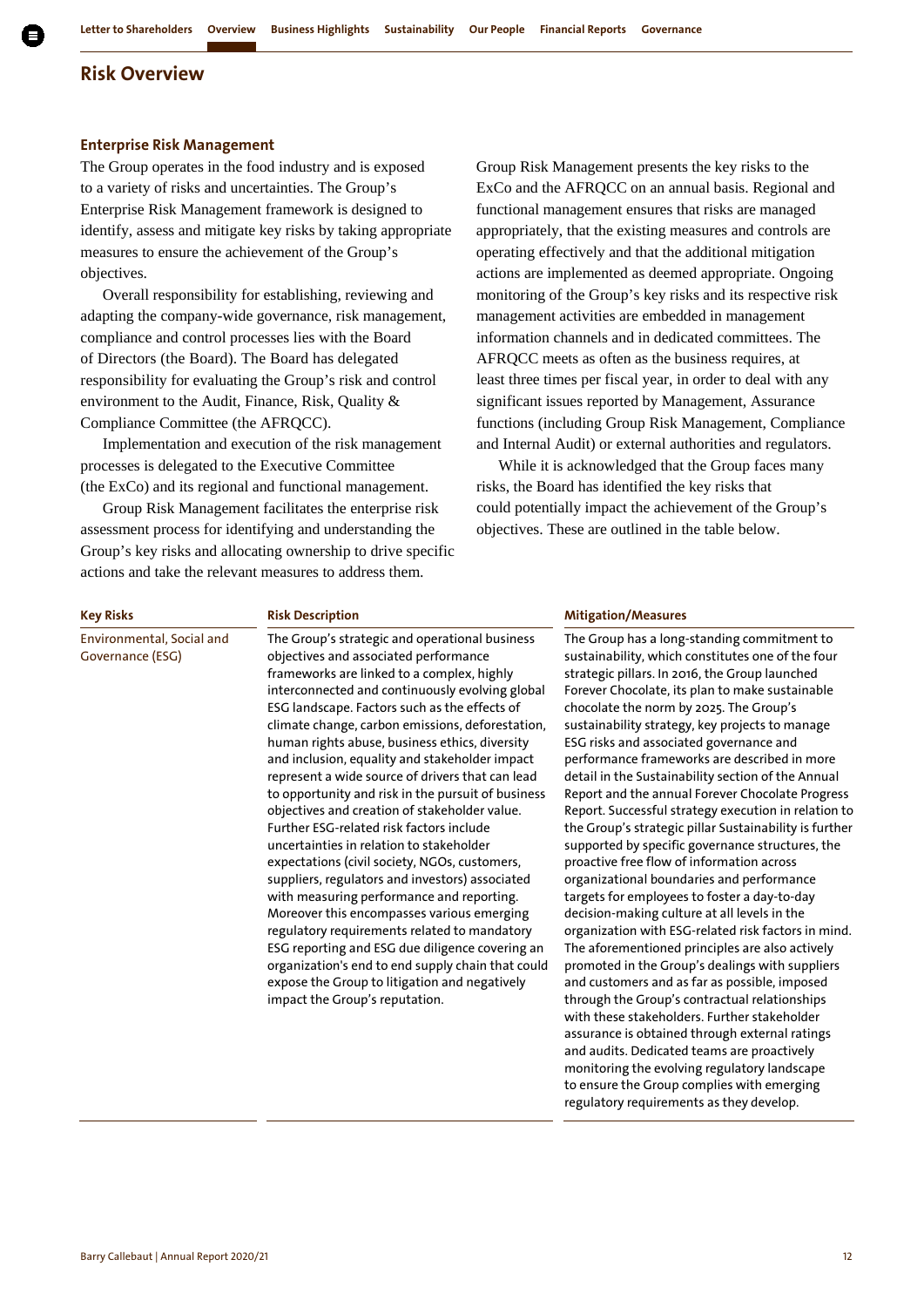| <b>Key Risks</b>                                                                 | <b>Risk Description</b>                                                                                                                                                                                                                                                                                                                                                                                                                                                                                                                                                                                                                                                                                                                                                                       | <b>Mitigation/Measures</b>                                                                                                                                                                                                                                                                                                                                                                                                                                                                                                                                                                                                                                                                                                                                                                                                                               |
|----------------------------------------------------------------------------------|-----------------------------------------------------------------------------------------------------------------------------------------------------------------------------------------------------------------------------------------------------------------------------------------------------------------------------------------------------------------------------------------------------------------------------------------------------------------------------------------------------------------------------------------------------------------------------------------------------------------------------------------------------------------------------------------------------------------------------------------------------------------------------------------------|----------------------------------------------------------------------------------------------------------------------------------------------------------------------------------------------------------------------------------------------------------------------------------------------------------------------------------------------------------------------------------------------------------------------------------------------------------------------------------------------------------------------------------------------------------------------------------------------------------------------------------------------------------------------------------------------------------------------------------------------------------------------------------------------------------------------------------------------------------|
| Long-term sustainable supply<br>of cocoa and other agricultural<br>raw materials | The Group is dependent on a sustainable supply<br>of quality cocoa beans and other agricultural raw<br>materials so that it can produce high-quality<br>cocoa and chocolate products. ESG risk factors<br>such as declining productivity attributable to poor<br>agricultural practices, nutrient-depleted soils and<br>aging cocoa trees, waning interest from the next<br>generation in becoming cocoa farmers, child labor<br>in supply chains, the change in farmer<br>preferences from cocoa and other raw material<br>cultivations to alternative, more attractive crops,<br>and the long-term impacts of deforestation and<br>climate change could lead to a shortfall in high-<br>quality cocoa beans and other essential<br>agricultural raw materials in the mid- to long-<br>term. | Under the umbrella of its overall sustainability<br>strategy Forever Chocolate, the Group aims to<br>improve the productivity and livelihood of<br>farmers, eradicate child labor from its supply<br>chain, become carbon and forest positive and have<br>100% sustainable ingredients in all of its products.<br>Long-term measures also include the continuous<br>evaluation and diversification of supply sources in<br>origin countries, developing improved agricultural<br>practices for cocoa farms and maintaining an<br>industry dialogue with key stakeholders in origin<br>countries. The Group's sustainability strategy and<br>framework is described in more detail in the<br>Sustainability section of the Annual Report and<br>the annual Forever Chocolate Progress Report.                                                             |
| Rapidly shifting consumer<br>trends                                              | Rapidly shifting consumer trends may disrupt<br>market and industry dynamics, which could<br>impact the future growth of the Group's business.                                                                                                                                                                                                                                                                                                                                                                                                                                                                                                                                                                                                                                                | Trend analysis by the Group's marketing and<br>customer insight teams, together with cross-<br>functional commercial and operational teams<br>working closely with customers, aim to identify<br>trends in the marketplace, both positive and<br>negative, at an early stage.<br>The Group constantly invests in data analytics,<br>R&D and operational capabilities as part of a well-<br>structured process, enabling the Group to develop<br>new products, capabilities and distribution<br>channels which proactively address evolving<br>trends and changing demand patterns.                                                                                                                                                                                                                                                                       |
| <b>Business transformation</b>                                                   | Timely initiation and successful execution<br>of business transformation initiatives are<br>critical to pursue strategic objectives, avoid<br>disruption, improve agility and adapt to<br>changing market conditions. Ineffective project<br>portfolio management and implementation,<br>insufficient due diligence, inaccurate business<br>plan assumptions or inadequate post-merger<br>integration processes can all have negative<br>consequences. Investing in technology that is no<br>longer competitive or becomes obsolete soon<br>may further impact the successful execution of<br>business transformation. These factors can result<br>in an underperforming business, reduced<br>synergies, or higher costs than expected.                                                       | All major business transformation projects are<br>prioritized and monitored by the Group's<br>Executive Committee and Strategy Team.<br>The Group deploys dedicated teams with<br>significant experience and capability for their<br>respective business transformation projects.<br>These teams proactively follow market,<br>technology and other trends and work in close<br>collaboration with functional and regional experts,<br>external advisors, and the Group's Executive<br>Committee. A clearly defined process for the<br>evaluation, execution and integration of major<br>business transformations is employed. The<br>performance of major transformational projects<br>and acquisitions are periodically reviewed against<br>their goals.<br>A similar process is employed for the execution<br>of major acquisitions and divestitures. |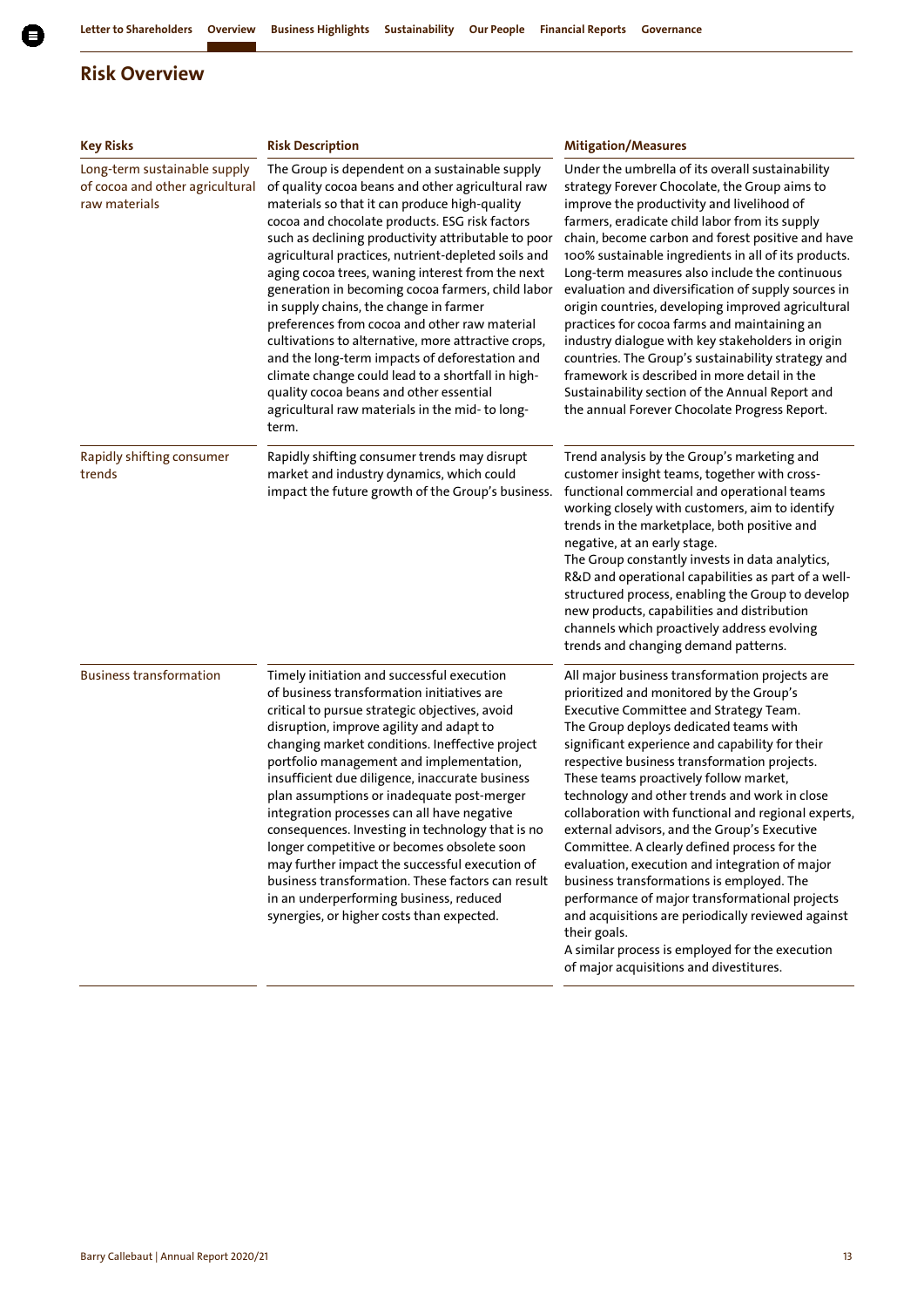

| <b>Key Risks</b>                               | <b>Risk Description</b>                                                                                                                                                                                                                                                                                                                                    | <b>Mitigation/Measures</b>                                                                                                                                                                                                                                                                                                                                                                                                                                                                                                                                                                                                                                                                                                                                                                                                                                                                                 |
|------------------------------------------------|------------------------------------------------------------------------------------------------------------------------------------------------------------------------------------------------------------------------------------------------------------------------------------------------------------------------------------------------------------|------------------------------------------------------------------------------------------------------------------------------------------------------------------------------------------------------------------------------------------------------------------------------------------------------------------------------------------------------------------------------------------------------------------------------------------------------------------------------------------------------------------------------------------------------------------------------------------------------------------------------------------------------------------------------------------------------------------------------------------------------------------------------------------------------------------------------------------------------------------------------------------------------------|
| External political and<br>economic environment | Uncertain political and economic conditions<br>(including those related to the COVID-19<br>pandemic) could result in reduced demand for<br>chocolate and cocoa products or affect the<br>Group's supply chain and cost structure. This may<br>affect the Group's expansion plans and<br>profitability.                                                     | The Group has a presence in both developed<br>and emerging markets with a well-diversified<br>business and operations portfolio in different<br>market, product and customer segments.<br>The global operations and innovations network is<br>able to rapidly respond to customer requests and<br>provide flexible, optimized recipes to adapt to<br>changing market conditions.<br>The Group regularly monitors the political and<br>economic situation and developments globally<br>and specifically in regions with higher uncertainty<br>in order to prepare for various scenarios which<br>may arise. The Group's capability to respond to<br>temporary supply and demand shocks as well as<br>structural shifts associated with changes of the<br>political and economic environment, is enabled by<br>an agile organization and a well-governed issue<br>management and strategy execution process. |
| Long-term outsourcing<br>agreements            | The Group has entered into a number of<br>important long-term outsourcing agreements<br>with customers. Failure to renew, early<br>termination of existing long-term outsourcing<br>agreements, failure to enter into new agreements<br>or failure to negotiate terms that are attractive,<br>could have a material impact on the result of<br>operations. | The Group has a highly diversified global customer<br>base representing a healthy mix of small, medium<br>and large customers.<br>For global strategic customers, the Group has<br>established long-term outsourcing agreements<br>governing mutual cooperation, addressing<br>standards for quality, quantity commitments,<br>pricing, service levels, innovation and ethics.<br>For these customers, the Group has appointed<br>dedicated teams that develop and maintain a<br>close relationship in order to respond to customer<br>needs professionally, promptly and to provide<br>high-quality services that are mutually beneficial<br>for all stakeholders concerned. These teams have<br>expertise in customer relationships, service and<br>innovation, as well as in commercial and pricing<br>matters.                                                                                         |
| <b>Talent management</b>                       | Failure to attract, retain and develop talent with<br>the right capabilities and skills could impact the<br>Group's ability to achieve its strategic objectives.                                                                                                                                                                                           | Every effort is made to nurture a diverse and<br>inclusive work environment that is supported by<br>optimal processes and policies to attract, select,<br>develop, reward and retain talent with the right<br>capabilities and skills needed to achieve the<br>Group's strategic objectives. The Group employs<br>succession planning, talent reviews, remuneration<br>benchmarking, long- and short-term incentive<br>plans, training and leadership development<br>programs, as well as the tools to support and<br>measure the success of all these processes. In 2021,<br>the Group launched a global strategy for Diversity<br>& Inclusion (D&I) named #oneBC. The Group's<br>strategy for Diversity & Inclusion is described in<br>more detail in the section "Our People" of this<br>Annual Report.                                                                                                 |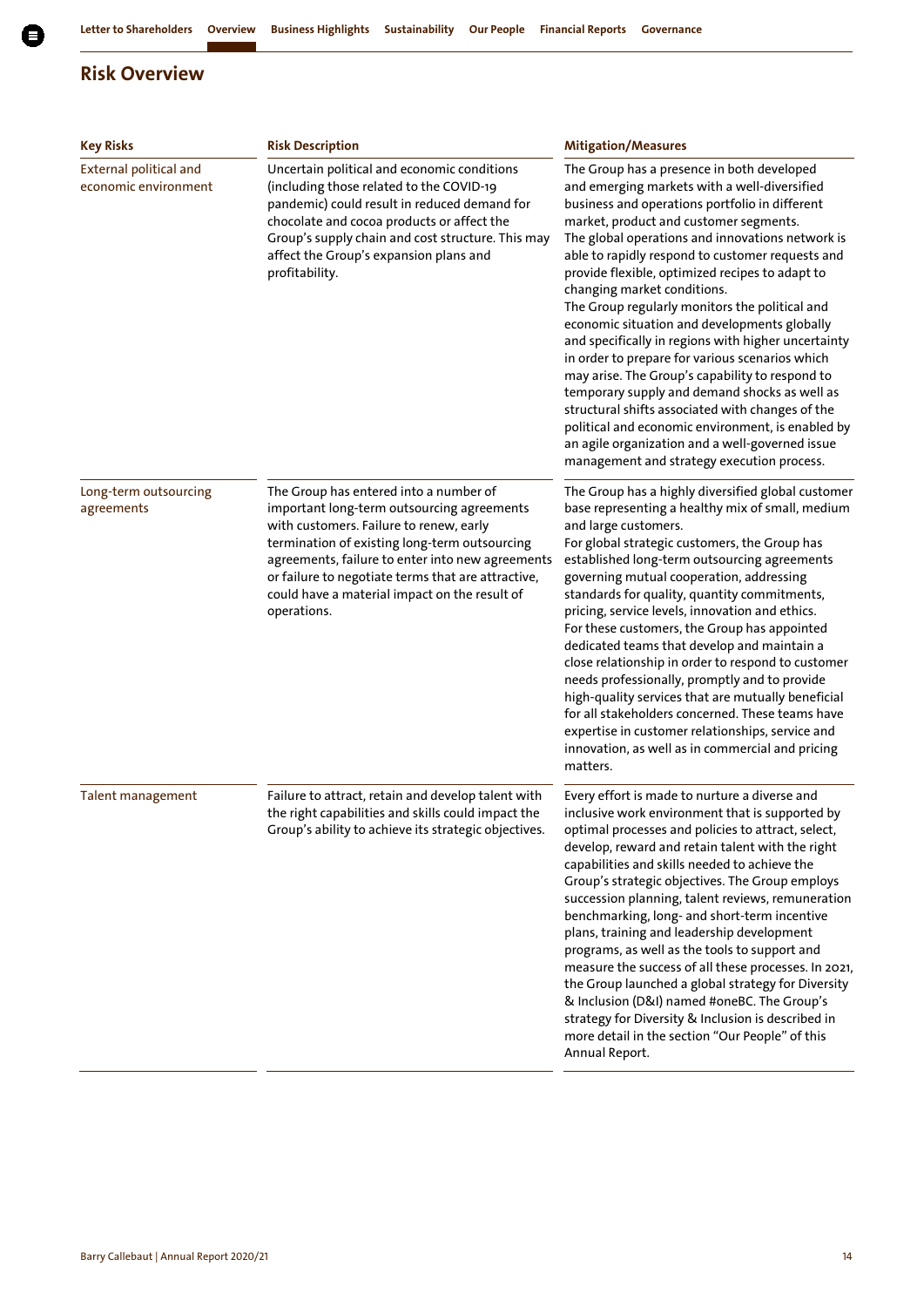| <b>Key Risks</b>                         | <b>Risk Description</b>                                                                                                                                                                                                                                                                                                                                                                                                                                                                                                                                                              | <b>Mitigation/Measures</b>                                                                                                                                                                                                                                                                                                                                                                                                                                                                                                                                                                                                                                                                                                           |
|------------------------------------------|--------------------------------------------------------------------------------------------------------------------------------------------------------------------------------------------------------------------------------------------------------------------------------------------------------------------------------------------------------------------------------------------------------------------------------------------------------------------------------------------------------------------------------------------------------------------------------------|--------------------------------------------------------------------------------------------------------------------------------------------------------------------------------------------------------------------------------------------------------------------------------------------------------------------------------------------------------------------------------------------------------------------------------------------------------------------------------------------------------------------------------------------------------------------------------------------------------------------------------------------------------------------------------------------------------------------------------------|
| Quality & food safety                    | Products not meeting quality and food safety<br>standards expose the Group to litigation, product<br>liability and recall claims. This may lead to loss<br>of revenue and market share and could negatively<br>impact the Group's reputation. There is also a risk<br>that raw materials are accidentally or maliciously<br>contaminated throughout the supply chain.<br>Furthermore, other product defects may occur<br>due to human error, equipment failure or other<br>factors.                                                                                                  | The Group's quality management system consists<br>of robust standards, guidelines and procedures.<br>The Group's quality assurance department<br>performs regular site and supplier audits to ensure<br>compliance with the Group's quality management<br>system and takes corrective action when gaps are<br>identified. In addition, a quality and food safety<br>culture program is in effect across the entire<br>Group to ensure all employees of the Group<br>maintain a zero-defect mindset.                                                                                                                                                                                                                                  |
| Operations and supply chain              | The Group's operations and supply chain network<br>could be disrupted by incidents at manufacturing<br>sites, adverse weather conditions, climate<br>change, disease (human or crop), natural<br>disasters, political instability, sabotage and other<br>factors which could impact the ability to produce<br>and deliver products to customers.                                                                                                                                                                                                                                     | The Group's operations and supply chain<br>department operates a well-diversified and<br>flexible manufacturing network that is governed<br>by a global sales and operations planning process.<br>Furthermore, a well-structured issue management<br>process is in place to maintain business continuity<br>of operations should the situation require it in<br>times of distress.<br>The global sourcing departments are continuously<br>monitoring weather, harvest, political risk and<br>other indicators to proactively anticipate potential<br>shortages or interruptions of raw materials supply.<br>Short-term mitigation measures include adequate<br>levels of safety stocks and a diversified regional<br>supply network. |
| Information and operations<br>technology | The Group's business processes and its<br>interaction with customers, suppliers and<br>employees working remotely are highly<br>dependent on reliable and secure information<br>systems. Cyberattacks on our business-critical<br>information and operations technology assets,<br>environmental or physical damage to global data<br>centers, a global wide area network breakdown or<br>any other significant security incident<br>could lead to a business interruption, loss of<br>confidential data, non-compliance with data<br>protection laws or misappropriation of assets. | The Group's information management and<br>technology department and the Group's<br>operations and supply chain department have<br>implemented various preventive structures for the<br>Group's business-critical applications and<br>locations including various technical solutions and<br>regular internal awareness campaigns as well as<br>training on cybersecurity for all employees and<br>selected contractors. In the event of a major<br>incident, disaster recovery solutions, plans and<br>procedures are in place. A mid-term plan to<br>enhance information and operations technology<br>security is regularly defined, and improvements<br>are being implemented continuously.                                        |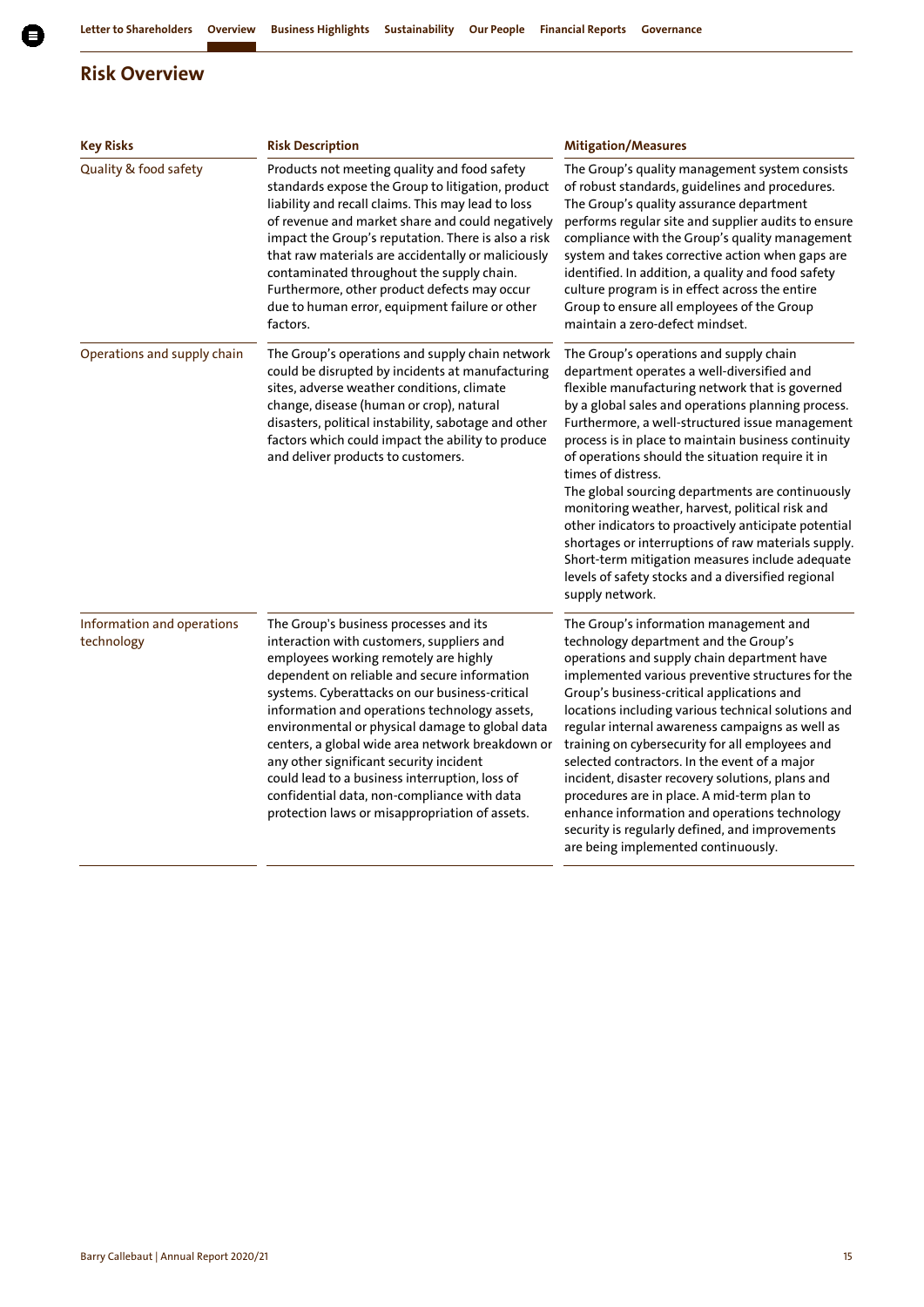| <b>Key Risks</b>              | <b>Risk Description</b>                                                                                                                                                                                                                                                                                                                                                                                                                                                                                                                                                                                                                | <b>Mitigation/Measures</b>                                                                                                                                                                                                                                                                                                                                                                                                                                                                                                                                                                                                                                                                                                                                                                                                                                                                                                                                                                                                                                                                                                                                                                                                                                                                                                                                                                                      |
|-------------------------------|----------------------------------------------------------------------------------------------------------------------------------------------------------------------------------------------------------------------------------------------------------------------------------------------------------------------------------------------------------------------------------------------------------------------------------------------------------------------------------------------------------------------------------------------------------------------------------------------------------------------------------------|-----------------------------------------------------------------------------------------------------------------------------------------------------------------------------------------------------------------------------------------------------------------------------------------------------------------------------------------------------------------------------------------------------------------------------------------------------------------------------------------------------------------------------------------------------------------------------------------------------------------------------------------------------------------------------------------------------------------------------------------------------------------------------------------------------------------------------------------------------------------------------------------------------------------------------------------------------------------------------------------------------------------------------------------------------------------------------------------------------------------------------------------------------------------------------------------------------------------------------------------------------------------------------------------------------------------------------------------------------------------------------------------------------------------|
| Raw material price volatility | Market prices for raw materials and the structure<br>of the terminal markets could have an influence<br>on the Group's operational results. To manage its<br>exposure to raw materials, the Group uses<br>derivative financial instruments and forward<br>physical commitments. Operating results may be<br>affected by ineffective hedging strategies or by<br>positions taken.<br>Furthermore, the Group's profitability can be<br>affected by its exposure to the volatility of the<br>combined cocoa ratio, which expresses the<br>combined sales prices for cocoa butter and cocoa<br>powder in relation to the cocoa bean price. | The Group's commodity risk management policies<br>require that all risk exposures are hedged back-to-<br>back in accordance with the related limit<br>framework from the moment such exposures are<br>entered into. For its contract business, namely the<br>Food Manufacturers Product Group, which<br>accounts for the majority of the business, the<br>Group mitigates the impact of volatility in raw<br>material prices through a cost-plus pricing model,<br>where exposures arising at contract signing are<br>hedged in accordance with the limit framework.<br>In the Gourmet & Specialties Product Group, the<br>Group applies a price list model whereby<br>forecasted sales are hedged and price lists are<br>adapted on a regular basis.<br>Adherence to the limit framework is regularly<br>monitored by experts on local, regional as well as<br>on group level.<br>In the Cocoa Product Group, the Group attempts<br>to mitigate the effects of the volatility of the<br>combined ratio by means of a central<br>management system which monitors the<br>positions and exposures related to cocoa products<br>globally, taking into account both internal<br>and external demand.<br>The Group's financial risk management frame-<br>work related to commodities, foreign currencies<br>and interest rates is described in more detail in<br>note 3.7 to the Consolidated Financial Statements. |
| <b>Treasury</b>               | The Group's operations are exposed to foreign<br>currencies, interest rate and liquidity risks.<br>Volatility in raw material prices affects the<br>Group's working capital requirements and could<br>result in liquidity issues. Failure to deliver on key<br>parameters including cash flow could result<br>in a downgrade of the Group's credit rating and<br>restrict its access to financial markets.                                                                                                                                                                                                                             | The Group has established a robust financial<br>risk management framework and governance<br>structure. The Group's treasury policies require<br>that all foreign currency exposures in a floating<br>currency regime as well as interest rate risk<br>exposures are hedged in accordance with the<br>related limit framework from the moment such<br>exposures are entered into.<br>The Group's liquidity is ensured by means of<br>regular Group-wide monitoring and planning of<br>liquidity coordinated by the Group's centralized<br>treasury department. Financing needs are covered<br>through a combination of adequate credit lines<br>with reputable financial institutions and short-<br>and long-term debt capital market products.<br>The Group's financial risk management<br>framework related to financing and liquidity is<br>described in more detail in note 3.7 to the<br>Consolidated Financial Statements.                                                                                                                                                                                                                                                                                                                                                                                                                                                                                 |